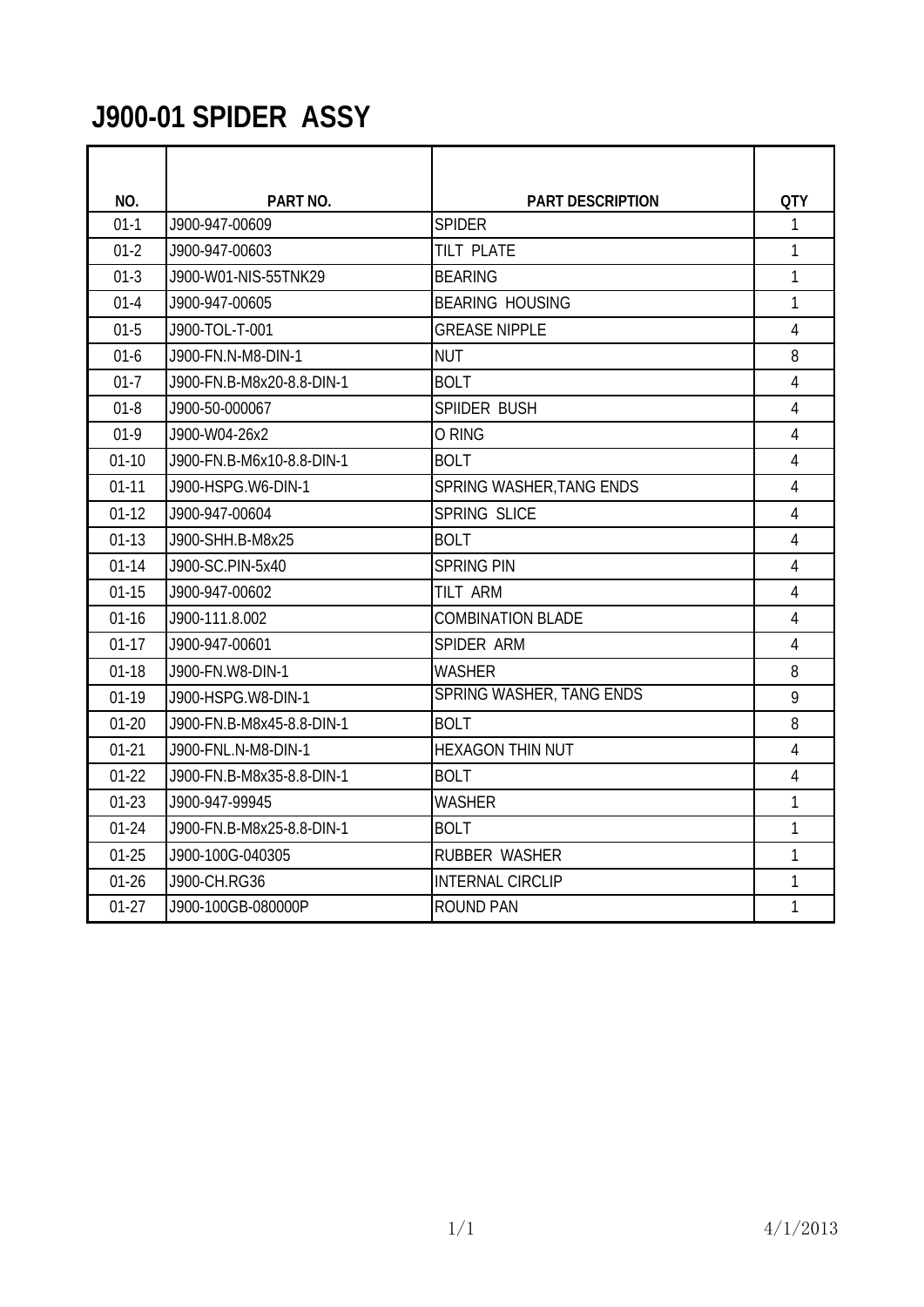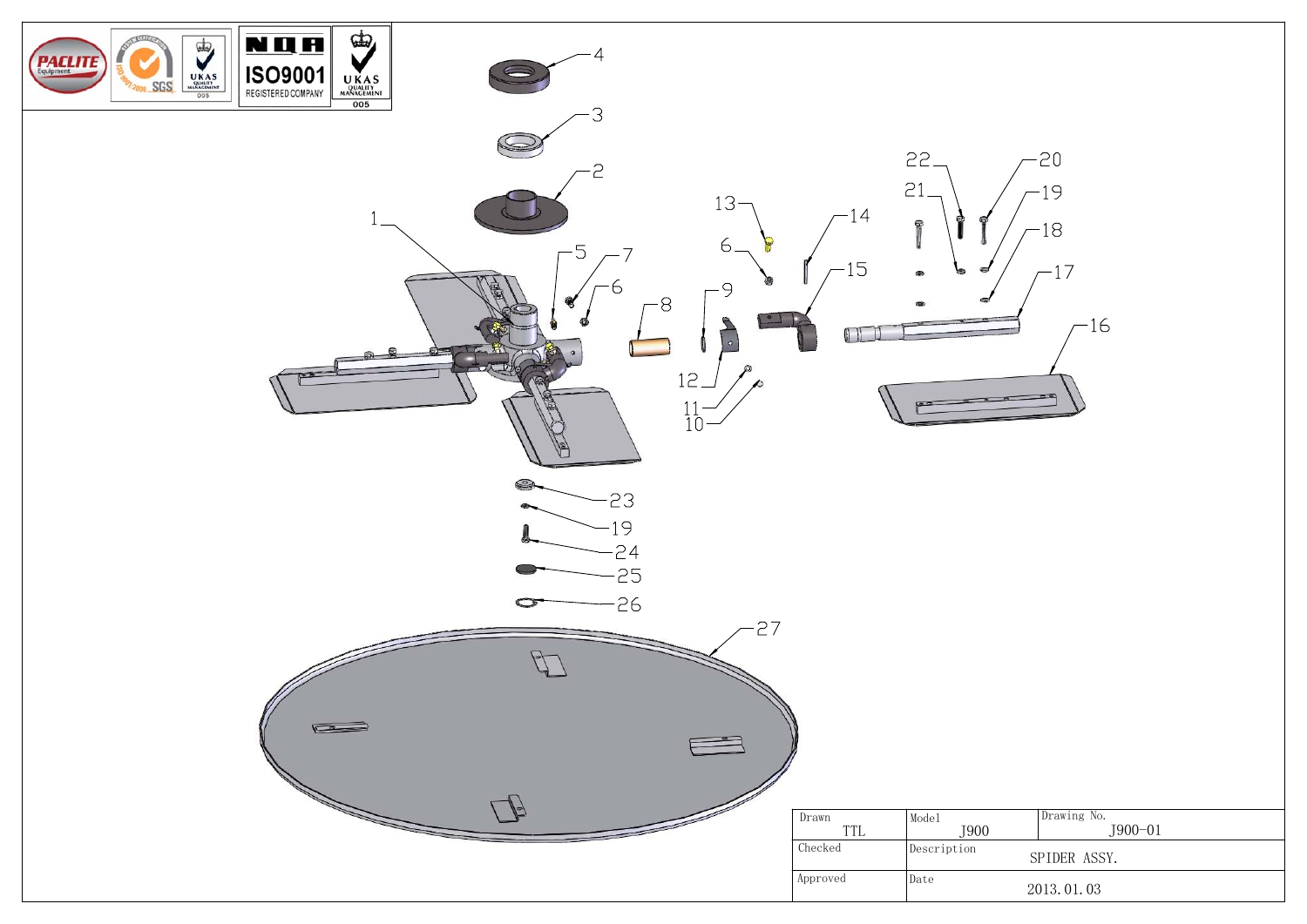#### **J900-02 GEARBOX ASSY**

| NO.       | PART NO.                  | <b>PART DESCRIPTION</b>  | <b>QTY</b>     |
|-----------|---------------------------|--------------------------|----------------|
| $02 - 1$  | J900-947-040001           | WORM GEAR BOX            | 1              |
| $02 - 2$  | J900-100GB-040107         | <b>WORM GEAR</b>         | 1              |
| $02-3$    | J900-W01-32206-J          | <b>BEARING</b>           | $\overline{2}$ |
| $02 - 4$  | J900-100GB-040115         | <b>WORM GEAR SHAFT</b>   | 1              |
| $02 - 5$  | J900-Key.A-8x7x40         | <b>KEY</b>               | 1              |
| $02 - 6$  | J900-Key.A-8x7x45         | <b>KEY</b>               | 1              |
| $02 - 7$  | J900-W03-45x30x8          | <b>OIL SEAL</b>          | 1              |
| $02 - 8$  | J900-100GB-040402         | SEAL, TOP COVER          | 1              |
| $02 - 9$  | J900-100GB-040110         | TOP COVER                | 1              |
| $02 - 10$ | J900-FN.W8-DIN-1          | <b>WASHER</b>            | 6              |
| $02 - 11$ | J900-HSPG.W8-DIN-1        | SPRING WASHER, TANG ENDS | 6              |
| $02 - 12$ | J900-FN.B-M8x20-8.8-DIN-1 | <b>BOLT</b>              | 6              |
| $02 - 13$ | J900-100G-000004          | <b>VENT SCREW</b>        | 1              |
| $02 - 14$ | J900-FN.B-M6x25-8.8-DIN-1 | <b>BOLT</b>              | 8              |
| $02 - 15$ | J900-HSPG.W6-DIN-1        | SPRING WASHER, TANG ENDS | 8              |
| $02 - 16$ | J900-FN.W6-DIN-1          | <b>WASHER</b>            | 8              |
| $02 - 17$ | J900-100GB-040302         | CLOSE COVER              | 1              |
| $02 - 18$ | J900-100GB-040401         | <b>SEAL, SIDE COVER</b>  | $\overline{2}$ |
| 02-19     | J900-W04-47.7x2.65        | O RING                   | $\overline{2}$ |
| $02 - 20$ | J900-W01-32204-J          | <b>BEARING</b>           | $\overline{2}$ |
| $02 - 21$ | J900-100GB-040111         | <b>STOPPER</b>           | $\overline{2}$ |
| $02 - 22$ | J900-100GB-041000         | OIL GAUGE                | 1              |
| $02 - 23$ | J900-ZH-D-M20             | <b>WASHER</b>            | 1              |
| $02 - 24$ | J900-120GB-040308         | <b>WORM</b>              | 1              |
| $02 - 25$ | J900-Key.A-5x5x32         | <b>KEY</b>               | 1              |
| $02 - 26$ | J900-100GB-040310         | SIDE COVER               | 1              |
| $02 - 27$ | J900-W03-40x20x8          | OIL SEAL                 | 1              |
| 02-28     | J900-FHSS.S-M8x12-GB-3    | <b>GRUB SCREW</b>        | $\overline{2}$ |
| 02-29     | J900-947-99910            | <b>GEARBOX PULLEY</b>    | 1              |
| $02 - 30$ | J900-100G-060400          | TILT YOKE                | 1              |
| $02 - 31$ | J900-100G-060500          | <b>SHAFT</b>             | $\mathbf{1}$   |
| $02 - 32$ | J900-SP.PIN-2x26          | <b>SPLIT PIN</b>         | $\overline{2}$ |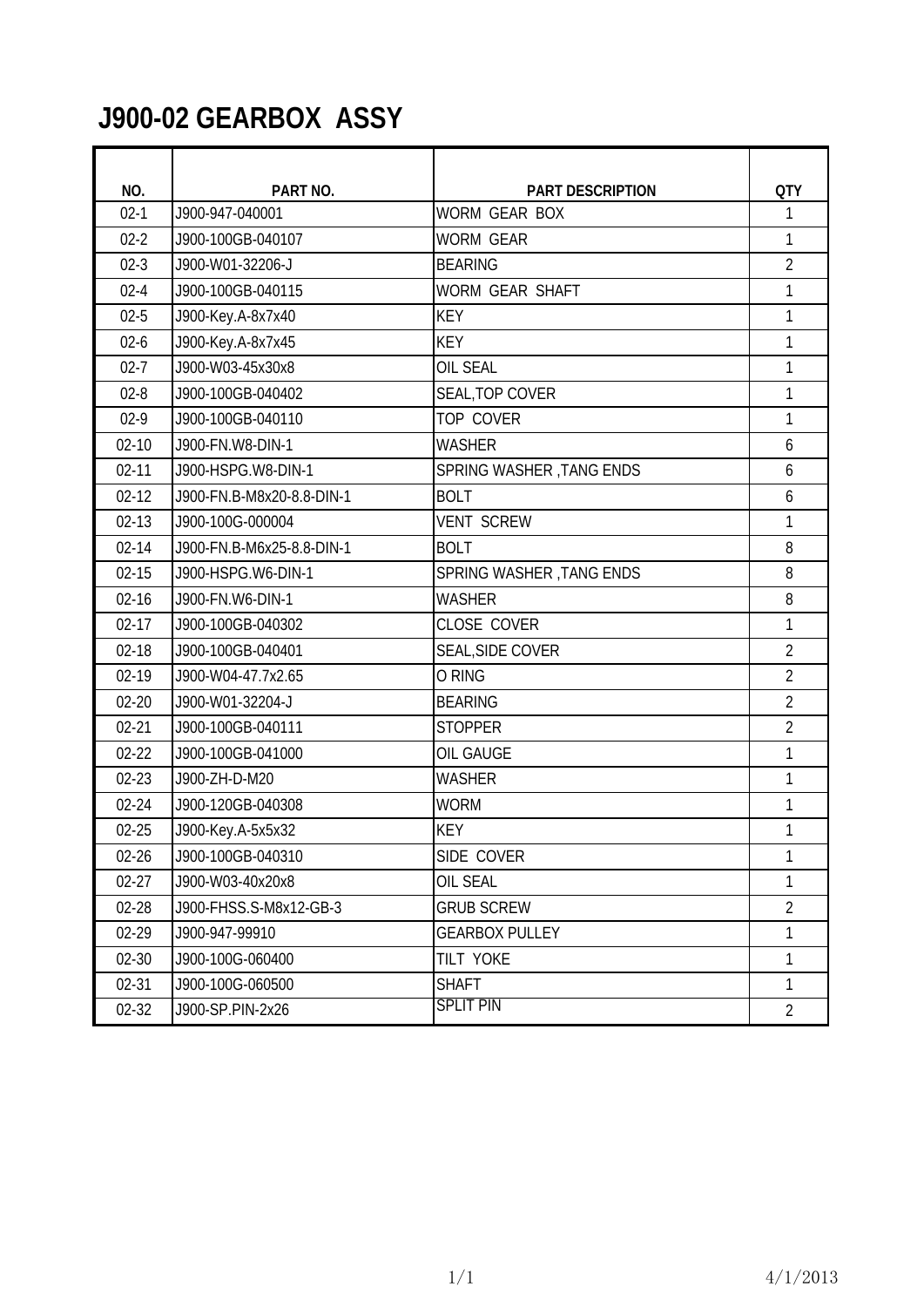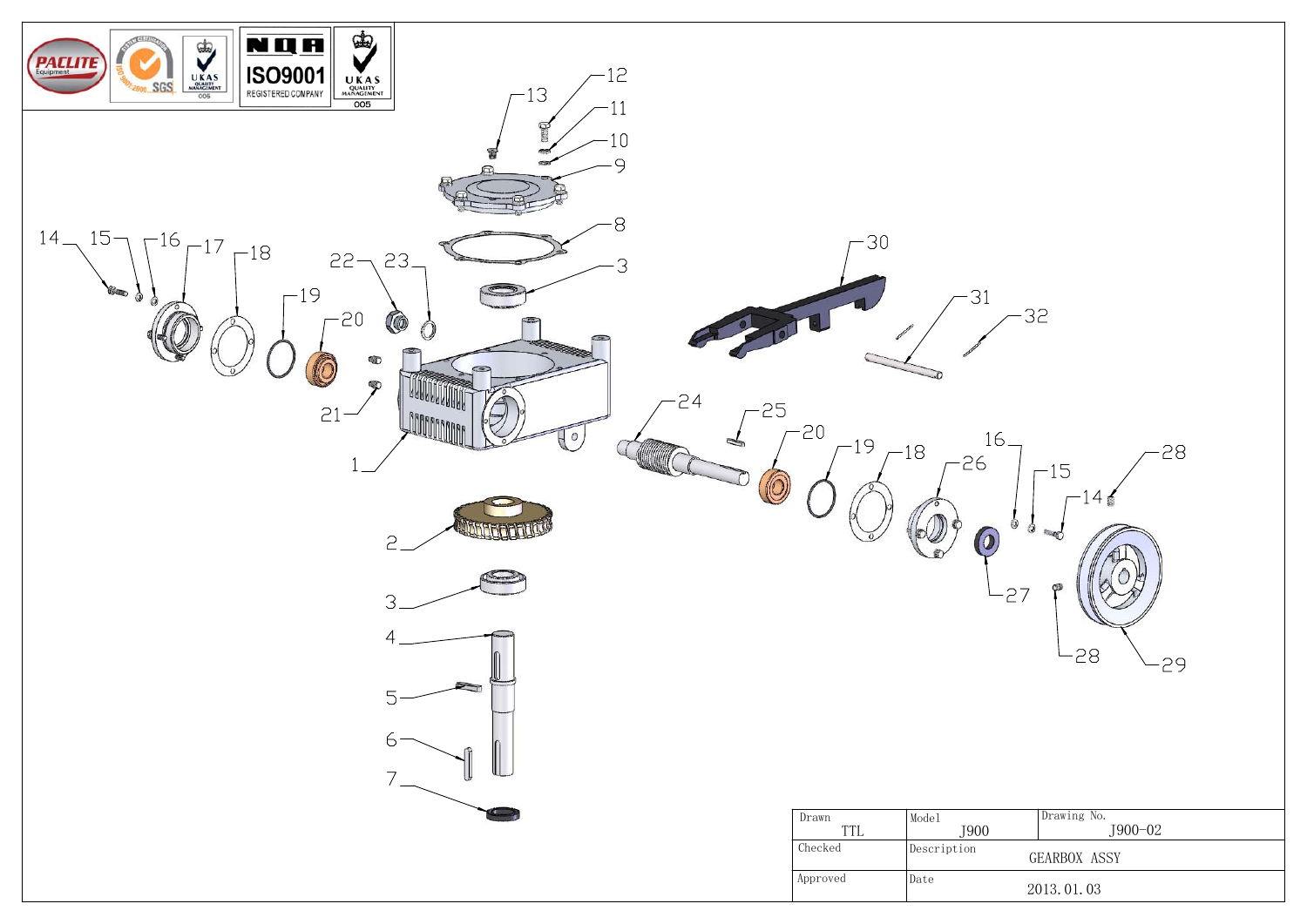### **J900-03 ENGINE BASE AND CLUTCH ASSY**

| NO.          | PART NO.                  | PART DESCRIPTION                            | <b>QTY</b>     |
|--------------|---------------------------|---------------------------------------------|----------------|
| 序号<br>$03-1$ | 图号<br>J900-020000         | 品名<br><b>GUARD RING</b>                     | 数量<br>1        |
| $03-2$       | J900-FN.W8-DIN-1          | WASHER                                      | $\overline{4}$ |
| $03-3$       | J900-HSPG.W8-DIN-1        | <b>SPRING WASHER</b>                        | 10             |
| $03-4$       | J900-FN.B-M8x35-8.8-GB-1  | <b>BOLT</b>                                 | $\overline{4}$ |
| $03 - 5$     | J900-X1-J-10.4            | CABLE CLAMP                                 | 1              |
| $03-6$       | J900-PAN.S-M4x10          | PAN HEAD SCREW                              | 1              |
| $03 - 7$     | J900-030400               | <b>BACK PLATE</b>                           | 1              |
| $03 - 8$     | J900-HSF.S-M8x20-DIN-1    | SOCKET COUNTERSUNK HEAD SCREW               | 4              |
| 03-9         | J900-W02-A29              | V-BELT                                      | 1              |
| $03-10$      | J900-947-00402            | <b>BRACKET1</b>                             | 1              |
| $03-11$      | J900-FN.B-M5X12-8.8-DIN-1 | <b>BOLT</b>                                 | $\overline{4}$ |
| $03-12$      | J900-WOD.W8-GB-1          | <b>WASHER</b>                               | 6              |
| $03-13$      | J900-FN.B-M8x20-8.8-DIN-1 | <b>BOLT</b>                                 | $\overline{2}$ |
| 03-14        | J900-FN.W5                | <b>WASHER</b>                               | $\overline{4}$ |
| $03-15$      | J900-947-000017           | <b>LOCK NUT</b>                             | $\overline{4}$ |
| 03-16        | J900-100G-030100          | <b>BELT GUARD</b>                           | 1              |
| $03-17$      | J900-100G-030300          | <b>BRACKET 2</b>                            | 1              |
| 03-18        | J900-FN.B-M8x40-8.DIN-1   | <b>BOLT</b>                                 | $\overline{4}$ |
| 03-19        | J900-W05-GX160H1-SX       | <b>ENGINE</b>                               | 1              |
| $03 - 20$    | J900-Key.B-5x5x32         | <b>KEY</b>                                  | 1              |
| $03 - 21$    | J900-90GB-030500          | <b>BUSH</b>                                 | $\overline{4}$ |
| $03-22$      | J900-276-030400           | <b>BUSH, PTO</b>                            | $\mathbf{1}$   |
| $03 - 23$    | J900-100GB-070101         | <b>SHAFT</b>                                | 1              |
| 03-24        | J900-W01-6007ZZ           | <b>BEARING</b>                              | 1              |
| 03-25        | J900-100G-070500          | <b>BUSH</b>                                 | 1              |
| 03-26        | J900-100GB-070105         | <b>CLUTCH DRUM</b>                          | 1              |
| $03-27$      | J900-100G-070400          | CLUTCH BLOCK                                | $\overline{4}$ |
| 03-28        | J900-100G-070109          | <b>SPRING</b>                               | 1              |
| 03-29        | J900-FHSS.S-M8x12-GB-3    | <b>GRUB SCREW</b>                           | 1              |
| 03-30        | J900-100G-070300          | CLUTCH PLATE                                | 1              |
| 03-31        | J900-90GB-030600          | <b>END CAP</b>                              | 1              |
| 03-32        | J900-CETL.W8              | COUNTERSUNK EXTERNAL TOOTHED LOCK<br>WASHER | 1              |
| 03-33        | J900-HSF.S-M8x35-DIN-1    | SOCKET COUNTERSUNK HEAD SCREW               | 1              |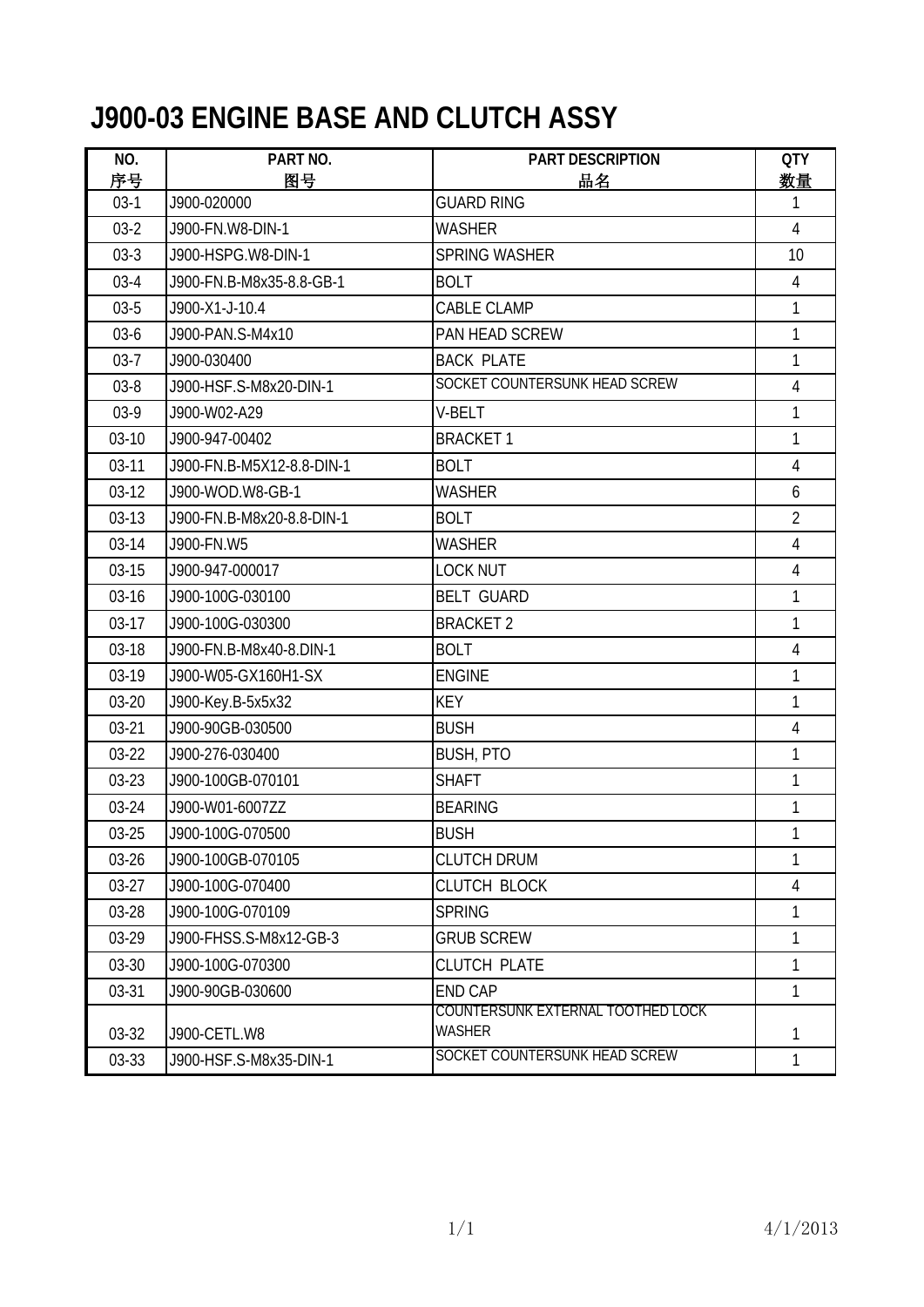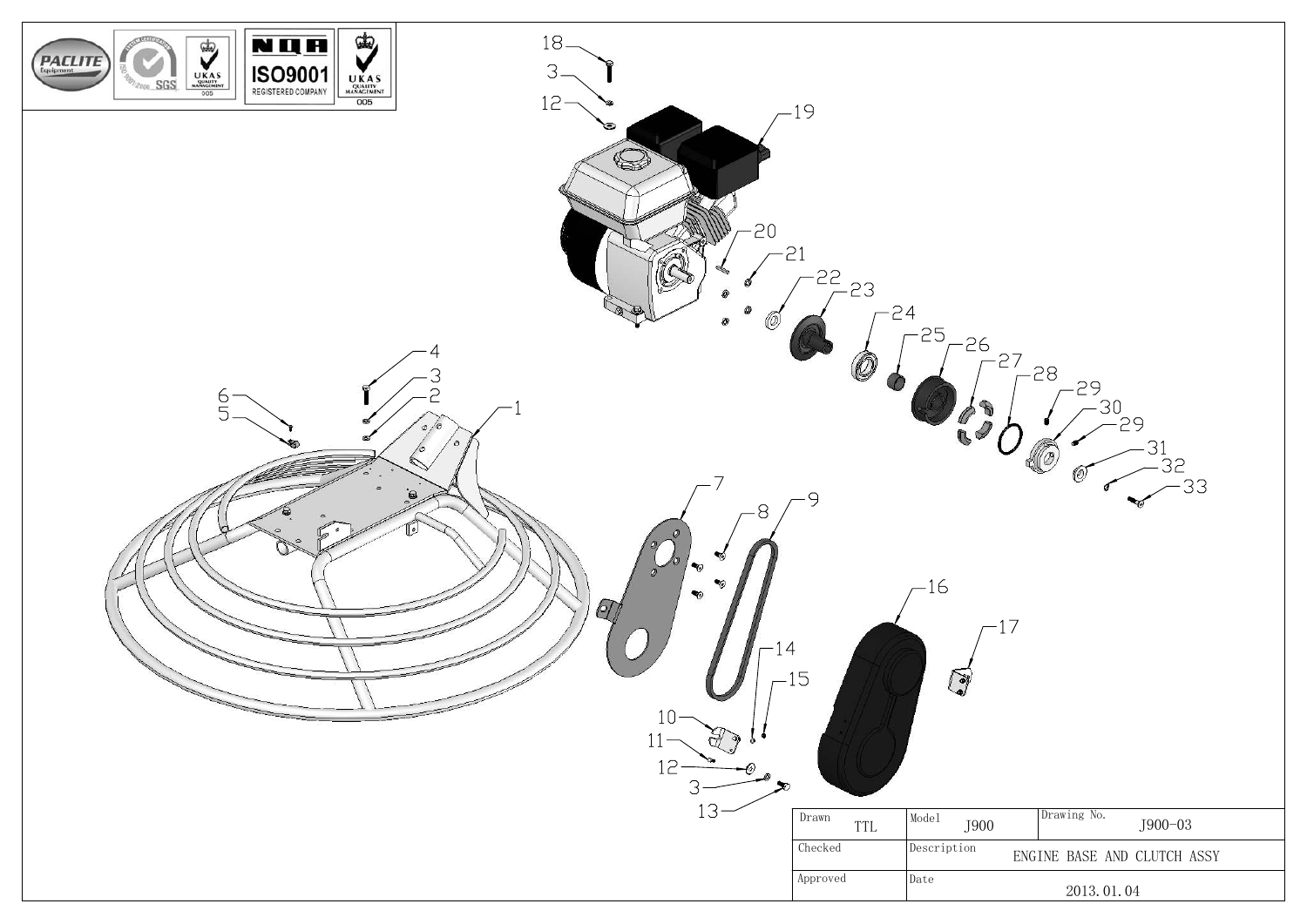# **J900-04 OPERATION HANDLE ASSY**

| <b>QTY</b><br>NO.<br>PART NO.<br><b>PART DESCRIPTION</b><br>$04-1$<br><b>WHEEL BLOCK</b><br>1<br>J900-100G-010005<br>$04-2$<br>J900-100G-010004<br><b>WHEEL</b><br>1<br>1<br>$04-3$<br>J900-SC.PIN-8x32<br><b>SPRING PIN</b><br>$\overline{2}$<br>$04 - 4$<br>J900-HSPG.W10-DIN-1<br>SPRING WASHER, TANG ENDS<br>$\overline{2}$<br>$04 - 5$<br>J900-FN.B-M10x35-8.8-DIN-1<br><b>BOLT</b><br>HANDLE BOTTOM<br>1<br>$04 - 6$<br>J900-120GB-090100P<br>$04 - 7$<br>SPRING CLIP 2<br>J900-100GBII-000003<br>1<br>SPRING CLIP 1<br>1<br>$04 - 8$<br>J900-100GBII-000001<br>5<br>$04-9$<br>J900-HS.B-M5x8-8.8-GB-1<br><b>SCREW</b><br><b>LIFTING TUBE</b><br>$04-10$<br>1<br>J900-100GBII-000002<br><b>SCREWD-TOMMY BAR</b><br>$04-11$<br>J900-947-06606<br>1<br>1<br>$04-12$<br>J900-SC.PIN-6x30<br><b>SPRING PIN</b><br>$04-13$<br><b>BAR</b><br>1<br>J900-947-99947<br><b>GRIP BALL</b><br>04-14<br>J900-SH.A-M12x40<br>1<br><b>SPRING PIN</b><br>1<br>04-15<br>J900-SC.PIN-5x40<br>PITCH CONTROL KNOB<br>04-16<br>J900-100G-010008P<br>1<br>1<br>$04-17$<br>J900-W01-51103-J<br><b>BEARING</b><br>04-18<br><b>SCREW</b><br>J900-HS.B-M6x8-8.8-GB-1<br>1<br>04-19<br>J900-100G-010006<br><b>BEARING COVER</b><br>1<br>04-20<br><b>ADJUSTING SCREW</b><br>1<br>J900-100G-010003<br>04-21<br>J900-CS.RG16<br><b>EXTERNAL CIRCLIP</b><br>1<br>04-22<br>J900-SC.PIN-5x30<br>1<br><b>SPRING PIN</b><br>04-23<br>J900-100G-010002<br>SLIDE BUSH<br>1<br>04-24<br>DEPTH CONTROL CABLE ASSY<br>J900-120GB-000010<br>1<br><b>NUT</b><br>$\overline{2}$<br>04-25<br>J900-FN.N-M6-DIN-1<br>$\overline{2}$<br><b>HANDLE COVER</b><br>04-26<br>J900-100G-010001<br>04-27<br><b>HANDLEBAR</b><br>1<br>J900-120GB-090200F<br>04-28<br><b>HANDLE FOAM</b><br>1<br>J900-947-99998<br><b>HANDLE FABRIC</b><br>$\mathbf{1}$<br>04-29<br>J900-120GB-000005<br>$\overline{2}$<br>04-30<br>J900-F.S-M5x10<br>COUNTERSUNK HEAD SCREW |
|------------------------------------------------------------------------------------------------------------------------------------------------------------------------------------------------------------------------------------------------------------------------------------------------------------------------------------------------------------------------------------------------------------------------------------------------------------------------------------------------------------------------------------------------------------------------------------------------------------------------------------------------------------------------------------------------------------------------------------------------------------------------------------------------------------------------------------------------------------------------------------------------------------------------------------------------------------------------------------------------------------------------------------------------------------------------------------------------------------------------------------------------------------------------------------------------------------------------------------------------------------------------------------------------------------------------------------------------------------------------------------------------------------------------------------------------------------------------------------------------------------------------------------------------------------------------------------------------------------------------------------------------------------------------------------------------------------------------------------------------------------------------------------------------------------------------------------------------------------------------------------------------------------|
|                                                                                                                                                                                                                                                                                                                                                                                                                                                                                                                                                                                                                                                                                                                                                                                                                                                                                                                                                                                                                                                                                                                                                                                                                                                                                                                                                                                                                                                                                                                                                                                                                                                                                                                                                                                                                                                                                                            |
|                                                                                                                                                                                                                                                                                                                                                                                                                                                                                                                                                                                                                                                                                                                                                                                                                                                                                                                                                                                                                                                                                                                                                                                                                                                                                                                                                                                                                                                                                                                                                                                                                                                                                                                                                                                                                                                                                                            |
|                                                                                                                                                                                                                                                                                                                                                                                                                                                                                                                                                                                                                                                                                                                                                                                                                                                                                                                                                                                                                                                                                                                                                                                                                                                                                                                                                                                                                                                                                                                                                                                                                                                                                                                                                                                                                                                                                                            |
|                                                                                                                                                                                                                                                                                                                                                                                                                                                                                                                                                                                                                                                                                                                                                                                                                                                                                                                                                                                                                                                                                                                                                                                                                                                                                                                                                                                                                                                                                                                                                                                                                                                                                                                                                                                                                                                                                                            |
|                                                                                                                                                                                                                                                                                                                                                                                                                                                                                                                                                                                                                                                                                                                                                                                                                                                                                                                                                                                                                                                                                                                                                                                                                                                                                                                                                                                                                                                                                                                                                                                                                                                                                                                                                                                                                                                                                                            |
|                                                                                                                                                                                                                                                                                                                                                                                                                                                                                                                                                                                                                                                                                                                                                                                                                                                                                                                                                                                                                                                                                                                                                                                                                                                                                                                                                                                                                                                                                                                                                                                                                                                                                                                                                                                                                                                                                                            |
|                                                                                                                                                                                                                                                                                                                                                                                                                                                                                                                                                                                                                                                                                                                                                                                                                                                                                                                                                                                                                                                                                                                                                                                                                                                                                                                                                                                                                                                                                                                                                                                                                                                                                                                                                                                                                                                                                                            |
|                                                                                                                                                                                                                                                                                                                                                                                                                                                                                                                                                                                                                                                                                                                                                                                                                                                                                                                                                                                                                                                                                                                                                                                                                                                                                                                                                                                                                                                                                                                                                                                                                                                                                                                                                                                                                                                                                                            |
|                                                                                                                                                                                                                                                                                                                                                                                                                                                                                                                                                                                                                                                                                                                                                                                                                                                                                                                                                                                                                                                                                                                                                                                                                                                                                                                                                                                                                                                                                                                                                                                                                                                                                                                                                                                                                                                                                                            |
|                                                                                                                                                                                                                                                                                                                                                                                                                                                                                                                                                                                                                                                                                                                                                                                                                                                                                                                                                                                                                                                                                                                                                                                                                                                                                                                                                                                                                                                                                                                                                                                                                                                                                                                                                                                                                                                                                                            |
|                                                                                                                                                                                                                                                                                                                                                                                                                                                                                                                                                                                                                                                                                                                                                                                                                                                                                                                                                                                                                                                                                                                                                                                                                                                                                                                                                                                                                                                                                                                                                                                                                                                                                                                                                                                                                                                                                                            |
|                                                                                                                                                                                                                                                                                                                                                                                                                                                                                                                                                                                                                                                                                                                                                                                                                                                                                                                                                                                                                                                                                                                                                                                                                                                                                                                                                                                                                                                                                                                                                                                                                                                                                                                                                                                                                                                                                                            |
|                                                                                                                                                                                                                                                                                                                                                                                                                                                                                                                                                                                                                                                                                                                                                                                                                                                                                                                                                                                                                                                                                                                                                                                                                                                                                                                                                                                                                                                                                                                                                                                                                                                                                                                                                                                                                                                                                                            |
|                                                                                                                                                                                                                                                                                                                                                                                                                                                                                                                                                                                                                                                                                                                                                                                                                                                                                                                                                                                                                                                                                                                                                                                                                                                                                                                                                                                                                                                                                                                                                                                                                                                                                                                                                                                                                                                                                                            |
|                                                                                                                                                                                                                                                                                                                                                                                                                                                                                                                                                                                                                                                                                                                                                                                                                                                                                                                                                                                                                                                                                                                                                                                                                                                                                                                                                                                                                                                                                                                                                                                                                                                                                                                                                                                                                                                                                                            |
|                                                                                                                                                                                                                                                                                                                                                                                                                                                                                                                                                                                                                                                                                                                                                                                                                                                                                                                                                                                                                                                                                                                                                                                                                                                                                                                                                                                                                                                                                                                                                                                                                                                                                                                                                                                                                                                                                                            |
|                                                                                                                                                                                                                                                                                                                                                                                                                                                                                                                                                                                                                                                                                                                                                                                                                                                                                                                                                                                                                                                                                                                                                                                                                                                                                                                                                                                                                                                                                                                                                                                                                                                                                                                                                                                                                                                                                                            |
|                                                                                                                                                                                                                                                                                                                                                                                                                                                                                                                                                                                                                                                                                                                                                                                                                                                                                                                                                                                                                                                                                                                                                                                                                                                                                                                                                                                                                                                                                                                                                                                                                                                                                                                                                                                                                                                                                                            |
|                                                                                                                                                                                                                                                                                                                                                                                                                                                                                                                                                                                                                                                                                                                                                                                                                                                                                                                                                                                                                                                                                                                                                                                                                                                                                                                                                                                                                                                                                                                                                                                                                                                                                                                                                                                                                                                                                                            |
|                                                                                                                                                                                                                                                                                                                                                                                                                                                                                                                                                                                                                                                                                                                                                                                                                                                                                                                                                                                                                                                                                                                                                                                                                                                                                                                                                                                                                                                                                                                                                                                                                                                                                                                                                                                                                                                                                                            |
|                                                                                                                                                                                                                                                                                                                                                                                                                                                                                                                                                                                                                                                                                                                                                                                                                                                                                                                                                                                                                                                                                                                                                                                                                                                                                                                                                                                                                                                                                                                                                                                                                                                                                                                                                                                                                                                                                                            |
|                                                                                                                                                                                                                                                                                                                                                                                                                                                                                                                                                                                                                                                                                                                                                                                                                                                                                                                                                                                                                                                                                                                                                                                                                                                                                                                                                                                                                                                                                                                                                                                                                                                                                                                                                                                                                                                                                                            |
|                                                                                                                                                                                                                                                                                                                                                                                                                                                                                                                                                                                                                                                                                                                                                                                                                                                                                                                                                                                                                                                                                                                                                                                                                                                                                                                                                                                                                                                                                                                                                                                                                                                                                                                                                                                                                                                                                                            |
|                                                                                                                                                                                                                                                                                                                                                                                                                                                                                                                                                                                                                                                                                                                                                                                                                                                                                                                                                                                                                                                                                                                                                                                                                                                                                                                                                                                                                                                                                                                                                                                                                                                                                                                                                                                                                                                                                                            |
|                                                                                                                                                                                                                                                                                                                                                                                                                                                                                                                                                                                                                                                                                                                                                                                                                                                                                                                                                                                                                                                                                                                                                                                                                                                                                                                                                                                                                                                                                                                                                                                                                                                                                                                                                                                                                                                                                                            |
|                                                                                                                                                                                                                                                                                                                                                                                                                                                                                                                                                                                                                                                                                                                                                                                                                                                                                                                                                                                                                                                                                                                                                                                                                                                                                                                                                                                                                                                                                                                                                                                                                                                                                                                                                                                                                                                                                                            |
|                                                                                                                                                                                                                                                                                                                                                                                                                                                                                                                                                                                                                                                                                                                                                                                                                                                                                                                                                                                                                                                                                                                                                                                                                                                                                                                                                                                                                                                                                                                                                                                                                                                                                                                                                                                                                                                                                                            |
|                                                                                                                                                                                                                                                                                                                                                                                                                                                                                                                                                                                                                                                                                                                                                                                                                                                                                                                                                                                                                                                                                                                                                                                                                                                                                                                                                                                                                                                                                                                                                                                                                                                                                                                                                                                                                                                                                                            |
|                                                                                                                                                                                                                                                                                                                                                                                                                                                                                                                                                                                                                                                                                                                                                                                                                                                                                                                                                                                                                                                                                                                                                                                                                                                                                                                                                                                                                                                                                                                                                                                                                                                                                                                                                                                                                                                                                                            |
|                                                                                                                                                                                                                                                                                                                                                                                                                                                                                                                                                                                                                                                                                                                                                                                                                                                                                                                                                                                                                                                                                                                                                                                                                                                                                                                                                                                                                                                                                                                                                                                                                                                                                                                                                                                                                                                                                                            |
|                                                                                                                                                                                                                                                                                                                                                                                                                                                                                                                                                                                                                                                                                                                                                                                                                                                                                                                                                                                                                                                                                                                                                                                                                                                                                                                                                                                                                                                                                                                                                                                                                                                                                                                                                                                                                                                                                                            |
| <b>CUTOUT SWITCH SHELL</b><br>04-31<br>J900-100G-010101<br>1                                                                                                                                                                                                                                                                                                                                                                                                                                                                                                                                                                                                                                                                                                                                                                                                                                                                                                                                                                                                                                                                                                                                                                                                                                                                                                                                                                                                                                                                                                                                                                                                                                                                                                                                                                                                                                               |
| 04-32<br><b>CUTOUT SWITCH LEVER</b><br>1<br>J900-100G-010103                                                                                                                                                                                                                                                                                                                                                                                                                                                                                                                                                                                                                                                                                                                                                                                                                                                                                                                                                                                                                                                                                                                                                                                                                                                                                                                                                                                                                                                                                                                                                                                                                                                                                                                                                                                                                                               |
| 04-33<br>1<br>J900-100G-010104<br><b>CUTOUT SWITCH BUSH</b>                                                                                                                                                                                                                                                                                                                                                                                                                                                                                                                                                                                                                                                                                                                                                                                                                                                                                                                                                                                                                                                                                                                                                                                                                                                                                                                                                                                                                                                                                                                                                                                                                                                                                                                                                                                                                                                |
| <b>CUTOUT COVER</b><br>1<br>04-34<br>J900-100G-010102                                                                                                                                                                                                                                                                                                                                                                                                                                                                                                                                                                                                                                                                                                                                                                                                                                                                                                                                                                                                                                                                                                                                                                                                                                                                                                                                                                                                                                                                                                                                                                                                                                                                                                                                                                                                                                                      |
| 1<br>04-35<br>J900-F.S-M3x30-DIN-1<br>COUNTERSUNK HEAD SCREW                                                                                                                                                                                                                                                                                                                                                                                                                                                                                                                                                                                                                                                                                                                                                                                                                                                                                                                                                                                                                                                                                                                                                                                                                                                                                                                                                                                                                                                                                                                                                                                                                                                                                                                                                                                                                                               |
| 04-36<br><b>CUTOUT SWITCH REED</b><br>J900-100G-010107<br>1                                                                                                                                                                                                                                                                                                                                                                                                                                                                                                                                                                                                                                                                                                                                                                                                                                                                                                                                                                                                                                                                                                                                                                                                                                                                                                                                                                                                                                                                                                                                                                                                                                                                                                                                                                                                                                                |
| 04-37<br>J900-100G-010105<br>CUTOUT SWITCH OUTLET<br>1                                                                                                                                                                                                                                                                                                                                                                                                                                                                                                                                                                                                                                                                                                                                                                                                                                                                                                                                                                                                                                                                                                                                                                                                                                                                                                                                                                                                                                                                                                                                                                                                                                                                                                                                                                                                                                                     |
| 04-38<br>J900-100G-010106<br><b>CUTOUT SWITCH WASHER</b><br>1                                                                                                                                                                                                                                                                                                                                                                                                                                                                                                                                                                                                                                                                                                                                                                                                                                                                                                                                                                                                                                                                                                                                                                                                                                                                                                                                                                                                                                                                                                                                                                                                                                                                                                                                                                                                                                              |
| 04-39<br>J900-FN.W3-DIN-2<br><b>WASHER</b><br>1                                                                                                                                                                                                                                                                                                                                                                                                                                                                                                                                                                                                                                                                                                                                                                                                                                                                                                                                                                                                                                                                                                                                                                                                                                                                                                                                                                                                                                                                                                                                                                                                                                                                                                                                                                                                                                                            |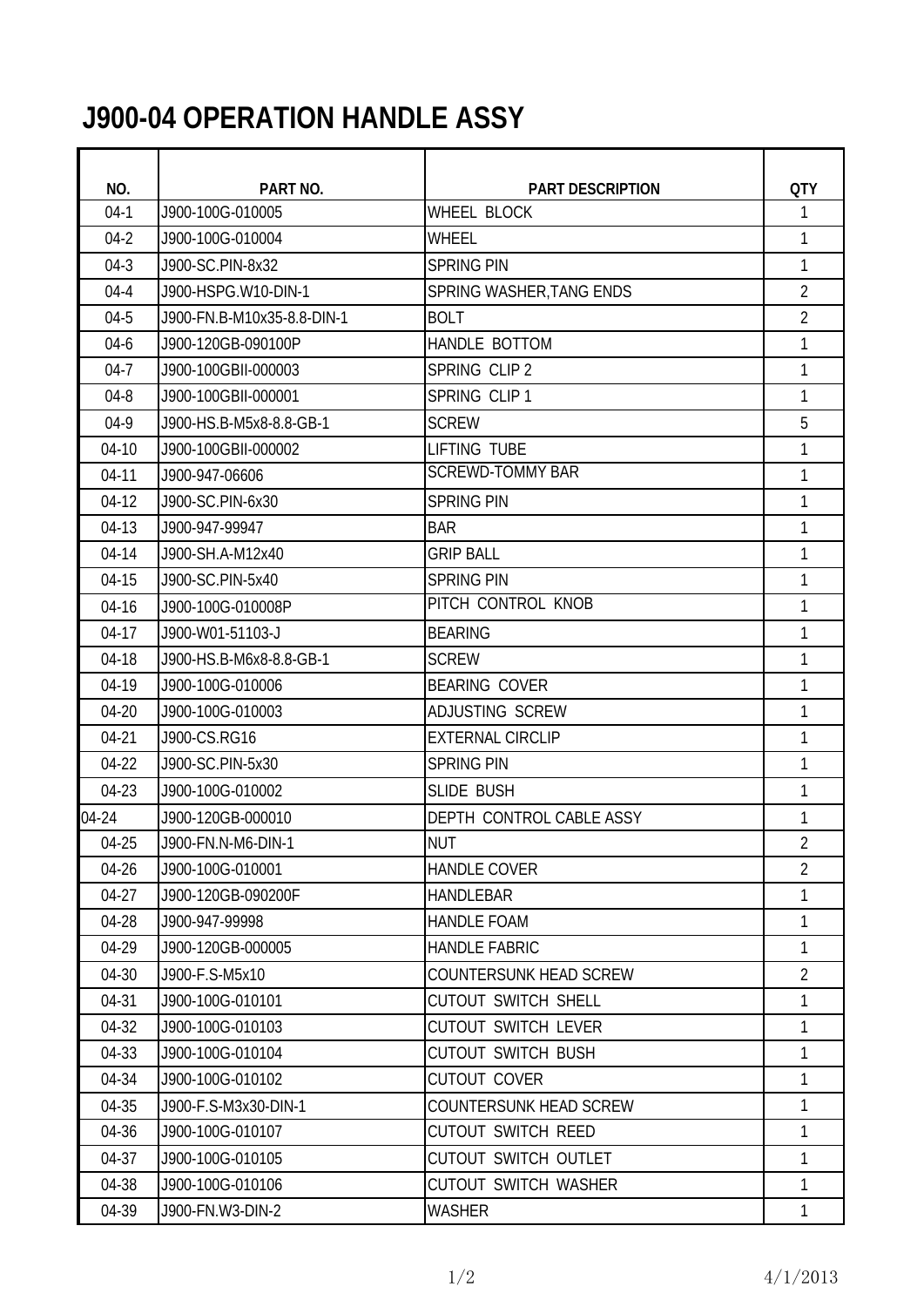# **J900-04 OPERATION HANDLE ASSY**

| NO.       | PART NO.                  | <b>PART DESCRIPTION</b>       | <b>QTY</b>     |
|-----------|---------------------------|-------------------------------|----------------|
| $04-40$   | J900-FN.N-M3-DIN-2        | <b>NUT</b>                    | 2              |
| $04 - 41$ | J900-F.S-M4x25-DIN-1      | <b>COUNTERSUNK HEAD SCREW</b> | 3              |
| $04 - 42$ | J900-100G-000014          | <b>WIRE HARNESS</b>           | 1              |
| 04-43     | J900-FN.B-M6x20-8.8-DIN-2 | <b>BOLT</b>                   | $\overline{2}$ |
| 04-44     | J900-HSPG.W6-DIN-1        | SPRING WASHER, TANG ENDS      | $\overline{2}$ |
| 04-45     | J900-HC.N-M6-DIN-2        | <b>CAP NUT</b>                | $\overline{2}$ |
| 04-46     | J900-HC.N-M10-DIN-2       | CAP NUT                       | 1              |
| $04 - 47$ | J900-FNL.N-M10-DIN-2      | <b>HEXAGON THIN NUT</b>       | 1              |
| 04-48     | J900-FN.W10-DIN-2         | <b>WASHER</b>                 | $\overline{2}$ |
| 04-49     | J900-70ND-060000          | <b>THROTTLE LEVER</b>         |                |
| 04-50     | J900-FHSS.S-M6x8-GB-3     | SOCKET SCREW WITH FLAT HEAD   | 1              |
| 04-51     | J900-HC.N-M8-DIN-2        | <b>CAP NUT</b>                | 1              |
| 04-52     | J900-FNL.N-M8-DIN-2       | <b>HEXAGON THIN NUT</b>       | $\overline{2}$ |
| 04-53     | J900-FHSS.S-M8x20-GB-3    | SOCKET SCREW WITH FLAT HEAD   | 1              |
| 04-54     | J900-70ND-060001          | THROTTLE BODY                 | 1              |
| 04-55     | J900-70ND-060003          | <b>BOLT</b>                   | 1              |
| 04-56     | J900-70ND-060002          | <b>THROTTLE GEAR</b>          | 1              |
| 04-57     | J900-W04-45x3             | O-RING                        | 1              |
| 04-58     | J900-70ND-060004          | <b>SLIDER</b>                 |                |
| 04-59     | J900-W06-S04-L1420x1620   | <b>THROTTLE CABLE</b>         | 1              |
| 04-60     | J900-70ND-010018          | THROTTLE LEVER ASSY           |                |